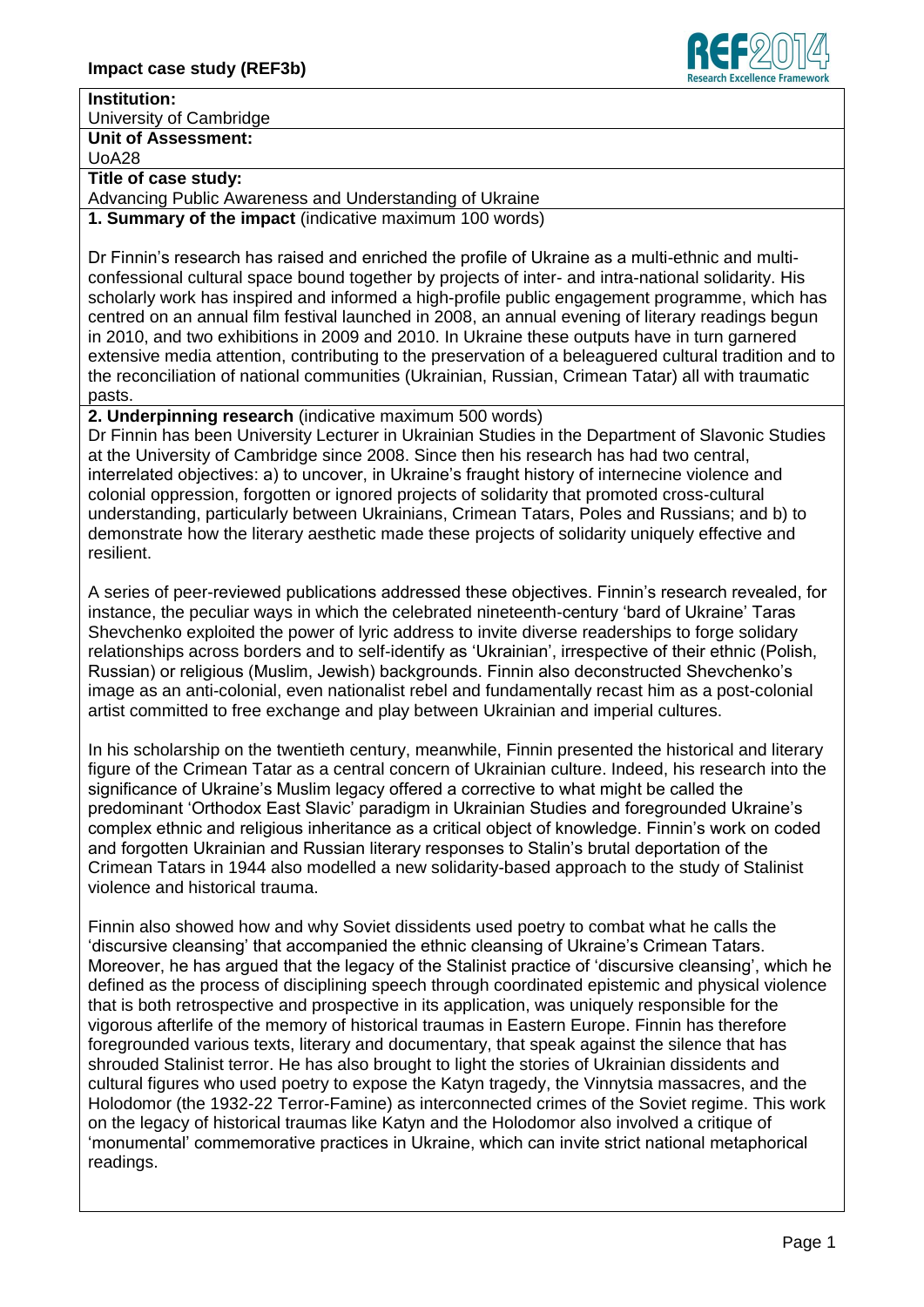

## **3. References to the research** (indicative maximum of six references)

a) Finnin, Rory. "Nationalism and the Lyric; or, How Taras Shevchenko Speaks to Compatriots Dead, Living, and Unborn." Slavonic and East European Review 89:1 (2011): 29-55.

b) Finnin, Rory. "The Poetics of Home: Crimean Tatars in Nineteenth-Century Russian and Turkish Literatures." Comparative Literature Studies 49.1 (2012): 84-118

c) Finnin, Rory. "Forgetting Nothing, Forgetting No One: Boris Chichibabin, Viktor Nekipelov, and the Deportation of the Crimean Tatars." Modern Language Review 106.4 (2011): 1091-1124.

d) Finnin, Rory (with Alexander Etkind et al). Remembering Katyn. London and Cambridge: Polity Press, 2012.

All outputs can be supplied by the University of Cambridge on request.

**4. Details of the impact** (indicative maximum 750 words)

Dr Finnin has channelled his scholarly work in and through a comprehensive public programme of exhibitions, film screenings, and literary readings, which have reached thousands around the world. As the Ukrainian daily newspaper *Den'* (25 May 2012) reported, 'Dr Finnin's fresh approach to the study of Ukrainian culture… has made Ukraine an accessible cultural and social space for the European public' **[1].**

In 2009 his research into the artistry of Taras Shevchenko led him, in partnership with the University's Department of History of Art, to organise an exhibition at Cambridge's Michaelhouse Centre of over twenty prints of the poet's paintings. Entitled 'Verse in Vision', the event explored commonplaces in Shevchenko's poetic and painterly languages and presented his self-portraits as visualised forms of lyric address. The exhibition was attended by an estimated 2,000 local residents, students, and tourists, all of whom received informational pamphlets about Shevchenko's life and work, written and designed by Dr Finnin. In May 2009, Dr Finnin invited over twenty students from the Cambridge Russian School to the exhibition, where they recited Shevchenko's verse in Russian translation to celebrate his penchant for cultural and linguistic exchange. According to the Director of Studies at the Cambridge Russian School, 'Dr Finnin's exhibition and literary reading allowed our students and parents to encounter Shevchenko as a complex artist committed to exchange and dialogue between national groups' **[2].** This positive response led Dr Finnin in 2010 to launch the annual Vsesvit Readings in Celebration of Literary Translation, which feature student recitations of literary texts in various languages. In 2013 Dr Finnin built on this momentum, discussing his research on the significance of Shevchenko's lyric address in a Ukrainian-language interview with Radio Liberty (14 March 2013) **[3].** The interview elicited an enthusiastic response from the public, with over 9,000 downloads and 272 likes on Facebook in one week alone.

In 2008 Dr Finnin's work on the historical and cultural position of the figure of the Crimean Tatar in Ukrainian culture, which the Crimean Tatar community has described in the Russian-language media as 'breathtaking' (11 May 2012) **[4],** led him to organize the film festival 'At the Crossroads', which premiered documentary and feature films about Ukraine's Muslim Tatar legacy. Held at the Cambridge Arts Picturehouse, the event met with a very enthusiastic response from the public. Over 250 people attended the sold-out screenings, which were accompanied by pre- and postscreening discussions with Dr Finnin. An attendee remarked: 'Before attending this event, my partner and I knew almost nothing about Ukraine and its religious diversity. We discovered an amazing country with a turbulent past and a multi-ethnic culture' **[5].** The event's success prompted Finnin to establish an annual Cambridge Festival of Ukrainian Film, which has since become a leading international showcase for contemporary Ukrainian cinema, winning praise from many Ukrainian civic organisations and news outlets, including the popular newspaper *Komsomol'skaia pravda* (16 November 2011) (circulation: 1 million) **[6].** Over 1,100 members of the public attended these screenings between 2008-12. As celebrated Ukrainian filmmaker Volodymyr Tykhii remarked, 'The Cambridge Film Festival has helped me understand my own work within an international cultural context.'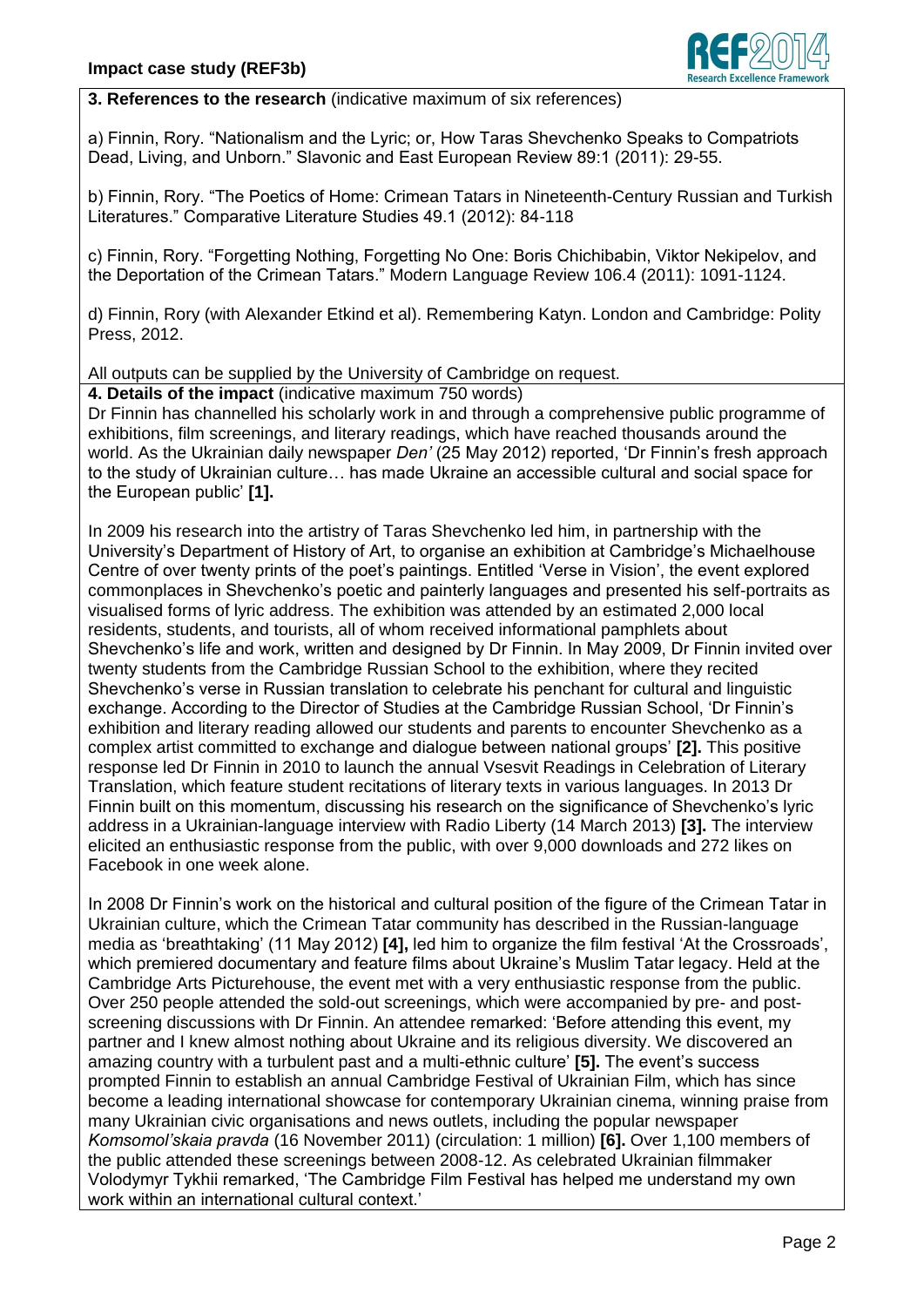

In 2009 Dr Finnin's scholarship on the public memory of Ukraine's history inspired him to mount an exhibition at the Wren Library (Trinity College, Cambridge) of the 1932-33 diaries of Cambridge alumnus Gareth Jones, the only journalist to stake his name in reporting the Holodomor to the world. The exhibition's methodology drew on Dr Finnin's scholarship into effective commemorative practices in Ukraine and Eastern Europe, advancing a documentary, text-based memorialization rather than a monumental one. The exhibition was visited by 2,789 guests in a two-month period, and the Wren Library Sub-Librarian remarked that 'there was more international interest and impact with this extremely powerful exhibition than with any of our other offerings' **[7].** Over 180 world media outlets, including *The Daily Telegraph* (13 November 2009) and *The Guardian* (13 November 2009)**,** covered the exhibition. Ukraine's national daily *Den'* reported that the exhibition exposed 'the entire world to the Holodomor'**.** *The Kyiv Post* (4 December 2009) quoted Finnin as saying that Jones's diaries 'refocus the attention from the political fighting [about the famine] to the voices of its victims' **[8].** Finnin also launched an exhibition website and screened the UK premiere of a Ukrainian documentary (*The Living*, 2008) about Jones and the Holodomor to a capacity crowd at the Cambridge Arts Picturehouse. In addition he gave radio and television interviews with the BBC and leading Ukrainian and Russian media outlets, speaking live on BBC World News (13 November 2009) (global audience 97 million) **[9];** on the BBC World Service (13 November 2009) (global audience 145 million) **[10];** on BBC Wales (13 November 2009) (weekly reach 486,000) **[11];** on BBC Look East (12 November 2009) **[12];** and on Inter (8 December 2009), Ukraine's most watched television channel **[13].** He spoke in Russian on Radio Liberty (26 November 2011) (audience 4 million) **[14]** and in Ukrainian for an interview with the Ukrainian newspaper *Den'* (18 November 2009) **[15].** In the words of journalist George Carey, creator of *Newsnight*, 'Finnin's work has done much to widen public interest in this important but hitherto neglected aspect of twentieth century history.' According to John Sweeney of BBC's *Panorama*, 'Dr Finnin's exhibition helped direct national media attention to the Holodomor and offered the British public a new and better understanding of Ukrainian history.'

**5. Sources to corroborate the impact** (indicative maximum of 10 references)

- **1.** News feature addressing Finnin's research and activity. In Ukrainian. '*The Universe*  between Ukraine and Israel', *Den'* (25 May 2012), <http://www.day.kiev.ua/uk/article/ukrayinci-chitayte/vsesvit-mizh-ukrayinoyu-ta-izrayilem>
- **2.** Testimonial from Person 1 (Director of Studies, Cambridge Russian School)
- **3.** Interview with Radio Svoboda (Radio Liberty) on Shevchenko's lyric address. In Ukrainian. 'Shevchenko is alive today: Professor Finnin' (14 March 2013): <http://www.radiosvoboda.org/content/article/24929062.html>
- **4.** Mubbeyin Batu Altan and the Crimean Tatar community describe the depth and breadth of Finnin's scholarship on Ukrainian-Crimean Tatar relations as 'breathtaking'. In Russian. 'Cambridge professor', *QHA: Agentstvo krymskye novosti* (11 May 2012), [http://qha.com.ua/kembridjskii-professor-sravnil-russkuyu-i-turetskuyu-literaturi-o-krimskih](http://qha.com.ua/kembridjskii-professor-sravnil-russkuyu-i-turetskuyu-literaturi-o-krimskih-tatarah-111303.html)[tatarah-111303.html](http://qha.com.ua/kembridjskii-professor-sravnil-russkuyu-i-turetskuyu-literaturi-o-krimskih-tatarah-111303.html)
- **5.** Testimonial from Person 2 (film festival attendee, Bristol)
- **6.** News feature. 'Ukrainian cinema in Cambridge', *Komsomol'skaia Pravda* (16 November 2011),<http://kp.ua/daily/161111/311200/>
- **7.** Evidence of 2,789 visitors to Holodomor/Gareth Jones exhibition: testimonial from Person 3 (Sub-Librarian, Wren Library)
- **8.** News feature in *The Kyiv Post*. In English. 'Nation remembers victims of the 1932-33 Holodomor' (4 December 2009), [http://www.kyivpost.com/content/ukraine/nation](http://www.kyivpost.com/content/ukraine/nation-remembers-victims-of-1932-1933-holodomor-54348.html)[remembers-victims-of-1932-1933-holodomor-54348.html](http://www.kyivpost.com/content/ukraine/nation-remembers-victims-of-1932-1933-holodomor-54348.html)
- **9.** BBC World News live television interview with Jonathan Charles (13 November 2009). On file.
- **10.** BBC World Service interview with James Kumarasamy (13 November 2009). On file.
- **11.** BBC Wales radio interview with Oliver Hides (13 November 2009). On file. **12.** News feature on BBC Look East (12 November 2009),
- [https://www.facebook.com/photo.php?v=1194160094860&set=vb.49933117303&type=3&th](https://www.facebook.com/photo.php?v=1194160094860&set=vb.49933117303&type=3&theater) [eater](https://www.facebook.com/photo.php?v=1194160094860&set=vb.49933117303&type=3&theater)
- **13.** News feature including interview. 'Declassified diaries of a British reporter', *Podrobnosti*